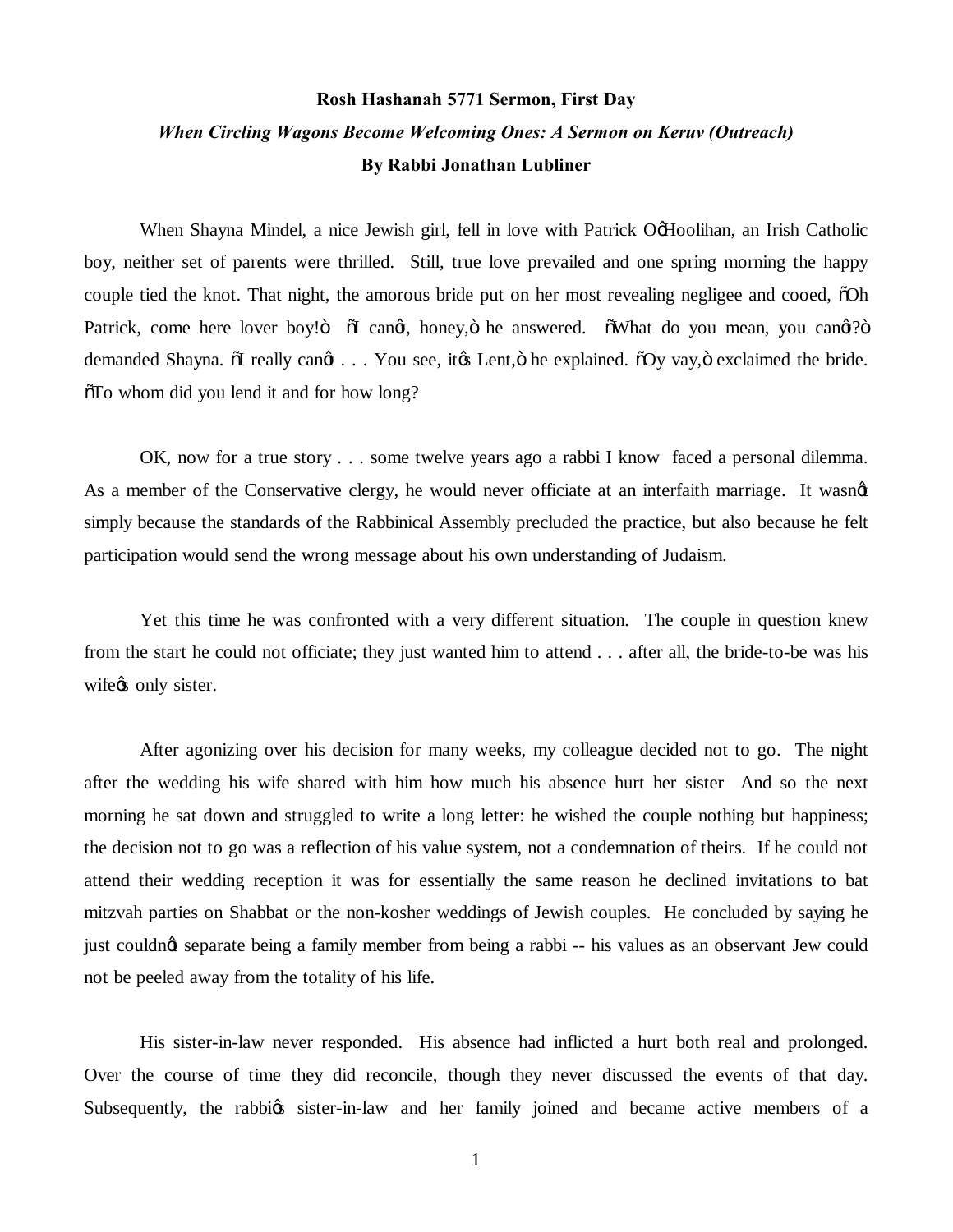Conservative synagogue. She went on to serve on its board and edit the *shule* bulletin; the couple sent their kids to the local Jewish day school. Though opting not to convert, her husband has been supportive from day one of his wife<sub>%</sub> affiliation and their decision to raise children with an exclusively Jewish identity.

Years later the rabbi wondered whether or not he had done the right thing. If head been willing to engage them on some level, might his brother-in-law have been more open to exploring Judaism for himself? By not even attending the reception following the ceremony, had he been true to his convictions, or had he simply violated his value system in a different way by not reaching out? What had he really accomplished . . . aside from erecting a wall of awkwardness that took years to tear down?

That rabbi was me. More than a dozen years later I can honestly say that if the same scenario were to occur today, I would attend the wedding reception. And while I could never officiate, I would offer to counsel the couple about how to create a neutral ceremony that did not pretend one partner was Jewish or the other one wasngt. Above all, I wouldngt define them by the fact of their intermarriage, but would see them as two people in love, and tell them that I& be honored to help them find a place within the Jewish community.

Do I believe that Jews should marry other Jews? With all my heart and soul . . how can I as a rabbi advocate that we ignore what the Torah teaches in *Deuteronomy*?: . . . . . "וְלָא תְתַחֲתָּן בָּ יבְנִךְ מֵאַחֲרֹי וְעֲבְדוּ אֱלֹהֶים אֲחֵרֶים GYou shall not intermarry . . . lest your children are turned away from Me to worship other Godsö (*Deuteronomy* 7:3,4). In a modern-day echo of the Torah $\alpha$  commandment, the National Jewish Population Survey of 2000 found that only 33% of intermarried couples raise children with an exclusively Jewish identity, compared to more than 90% of families in which both parents are Jewish. It would be irresponsible to pretend that endogamy, marriage within the faith, doesngt matter.

And should our children become romantically involved with someone who isngt Jewish, I believe in encouraging conversion. We need not be apologetic or hesitant about broaching the idea, though it must be framed as an invitation, not an ultimatum. Judaism is a fabulous faith and we should be thrilled to share it with anyone in search of a meaningful spiritual identity. And once a person in an interfaith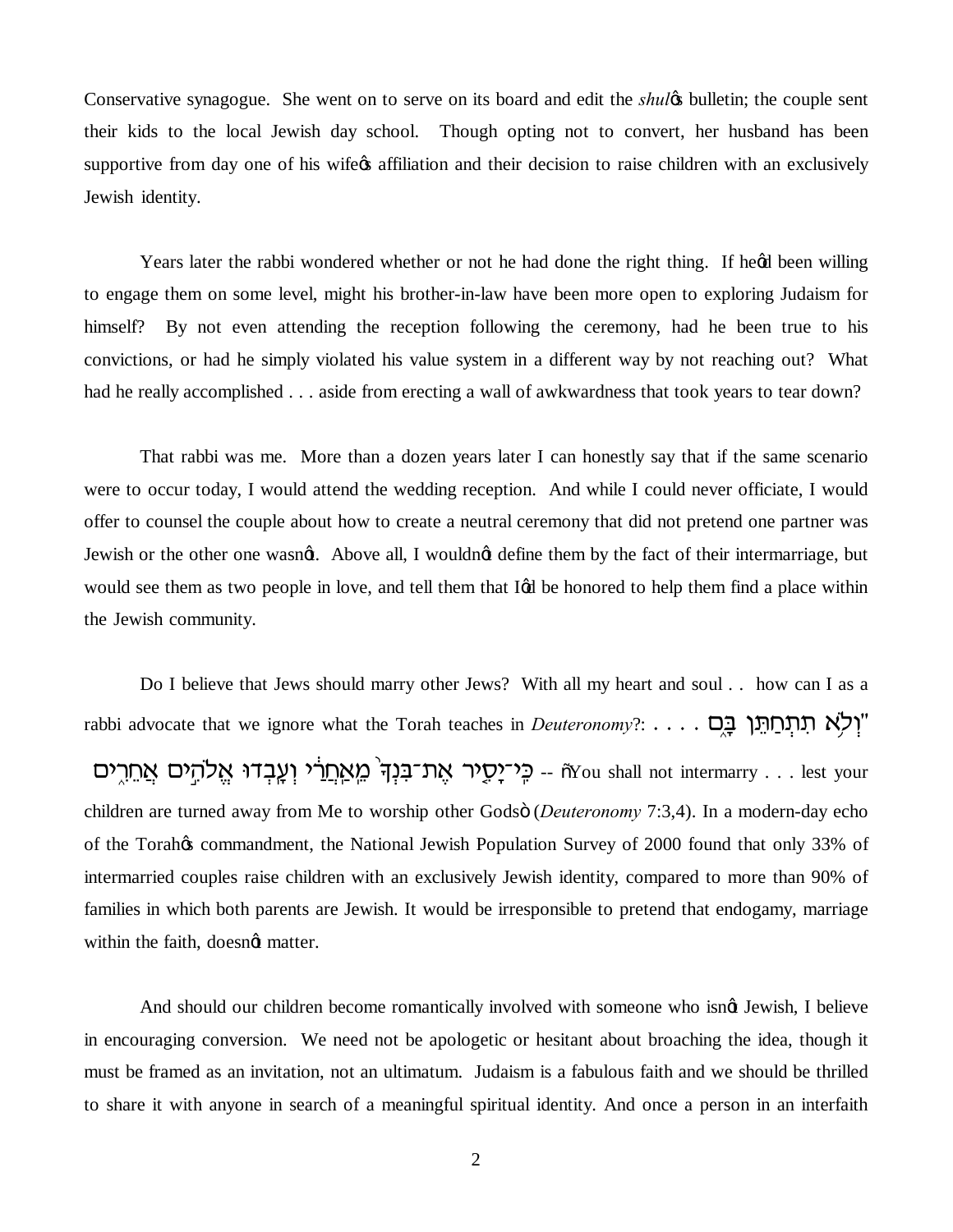relationship becomes Jewish, it becomes a relationship between two Jews. In conversionary families, the rate of raising children exclusively as Jews climbs dramatically. Some of you may know I am in the process of publishing a rabbinic guide to conversion for the Conservative Movement, entitled *Petah Ha-Ohel; At the Entrance to the Tent*. In it I write,  $\sigma$ There are many reasons that individuals embrace Judaism, including the desire to build a single-faith home with a Jewish identity. Far from deeming this motivation inadequate, we applaud those who wish to forge a *bayit ne'eman b'yisrael*, an exclusively Jewish home. We recognize that, in due course, those motivated by romantic attachments may discover spiritual growth through Jewish living and learning. $\ddot{o}$ 

These are authentic Jewish messages that no rabbi and no Conservative synagogue should apologize for sending. We have a responsibility to support today t parents who are swimming against an assimilationist tide to teach their children that the selection of a Jewish partner and the religious content of one of family life are very much connected. It is also our duty to cherish the many Jews-by-Choice in our midst who have invested so much in adopting a new spiritual identity for themselves. You inspire us! Heaven forbid if we ever inadvertently signal that your decision to choose Judaism didn't matter. I wonder how many of us in this room realize that the Conservative Movement performs more conversions than any other religious stream. I am proud of this fact, and hope that you are as well.

Yet Jewish law has always distinguished between the concept of *l'khathila* and *b'di'avad*, i.e. the best case scenarios *a priori*, as well as how to deal with situations *ex post facto*. Despite our best efforts to promote marriage within the faith and encourage conversion there will be Jews who fall in love with non-Jews who may never convert. At present approximately 22% of all the Jewish households in this country include non-Jewish family members . . . are we really prepared to close the door to more than 1/5 of our own people, to write off hundreds of thousands of born Jews, their children and their potentially supportive, even if non-Jewish, spouses?

Itøs been 15 years since the Leadership Council of Conservative Judaism noted:  $\delta$ In the past, intermarriage was viewed as an act of rebellion, a rejection of Judaism. Jews who intermarried were essentially excommunicated. But now, intermarriage is often the result of living in an open society. If our children end up marrying non-Jews, we should not reject them. We should continue to give our love and by that retain a measure of influence in their lives, Jewishly and otherwise. Life consists of constant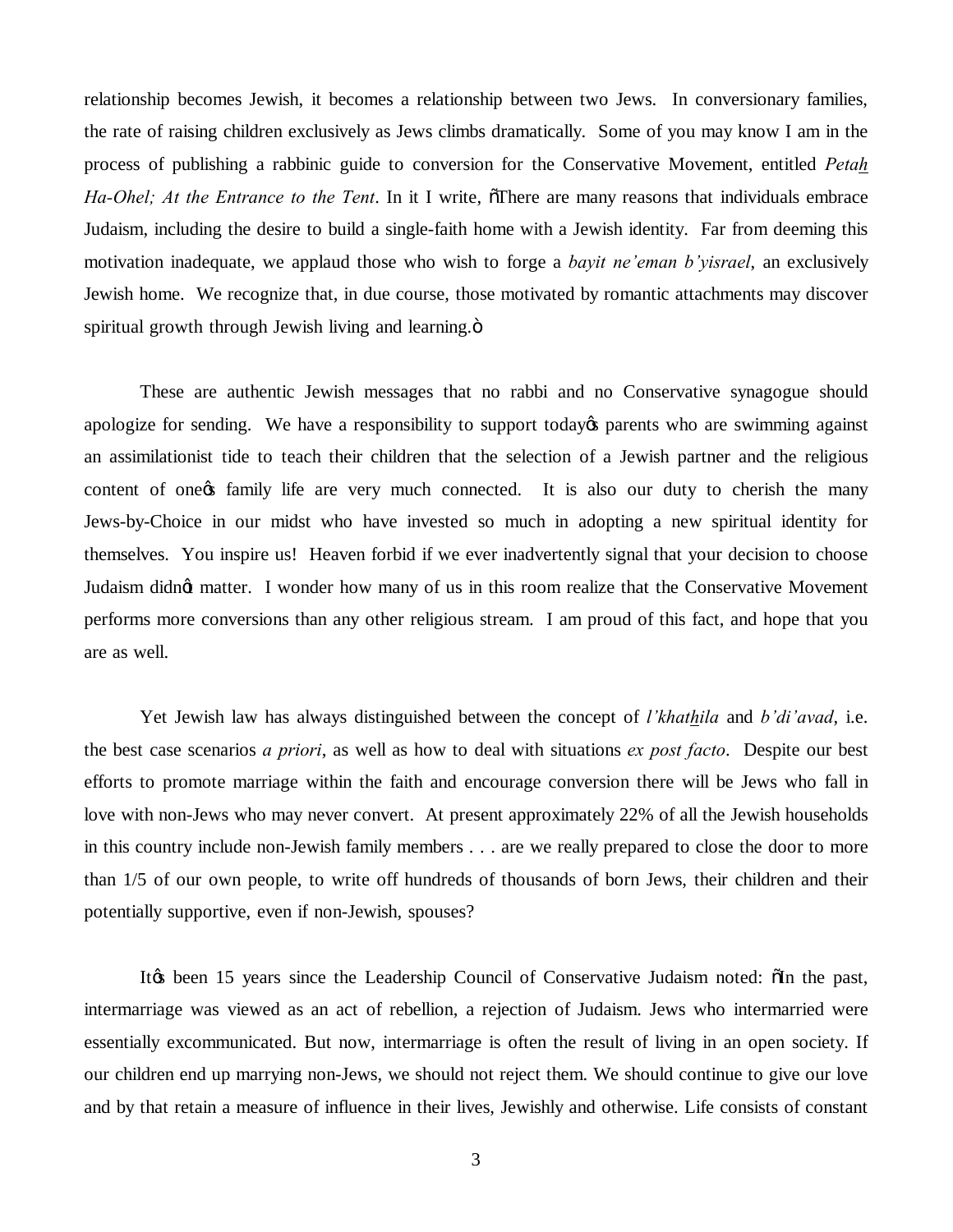growth and our adult children may yet reach a stage when Judaism has new meaning for them. $\ddot{o}$  Indeed, there are more and more inter-married families belonging to Conservative synagogues; an ever increasing number who enroll their children in Jewish day schools, and observe Shabbat and holidays on a regular basis. I know inter-married couples who maintain Kosher homes! Do we not want more of these families . . . even if the non-Jewish spouse isngt ready to convert? I sure do!

The Jacksonville Jewish Center is a warm and welcoming place in many ways. I know intermarried couples who once felt they werengt really wanted here, but do now; I know others, generally newer members, who have always felt at home here. Still, there are others who never cross our threshold, either because they assume intermarried couples are  $\tilde{o}$ supposed $\ddot{o}$  to join a Reform congregation, or because their well-intentioned parents -- sometimes Center members themselves - suggest theydl experience greater acceptance in a Reform synagogue.

Regrettably, misinformation abounds. Not surprising, when you consider the lack of even a single reference on our website or in our membership literature regarding families in which one spouse isnot Jewish. How many here today realize that even if one os child or grandchild is not yet halakhically Jewish (i.e., born to a Jewish mother), he or she may enroll in our schools? To be sure, it is our goal to affirm the Jewishness of such children through ritual conversion, but we are fully prepared to engage families in dialogue, and are committed to giving them the time and space to better understand the advantages of *halakhic* Jewish identity. How many of us here know that, with the integration of Beth Shalom Synagogue into the Center community, we have established a cemetery section in which intermarried couples, including the non-Jewish partner, may be buried with the benefit of Jewish clergy, or that we are fully invested in helping families with non-Jewish members avail themselves of the wisdom of our tradition in their hour of grief? How many of us here today know that supportive non-Jewish spouses are engaged in a variety of synagogue activities, volunteering on various committees, and participating at services in ways that neither violate their integrity nor that of our tradition? Nowhere do we state any of this . . . let alone emphasize it.

In the coming year, this will start to change. I am pleased to announce that Nancy Davis, an active member and school parent, has graciously agreed to chair a Taskforce on *Keruv*, which comes from the Hebrew word meaning  $\tilde{\sigma}$  to bring closer. $\ddot{\sigma}$  The members of this group will largely be drawn from the very population we seek to embrace -- the individuals and families who do not fit the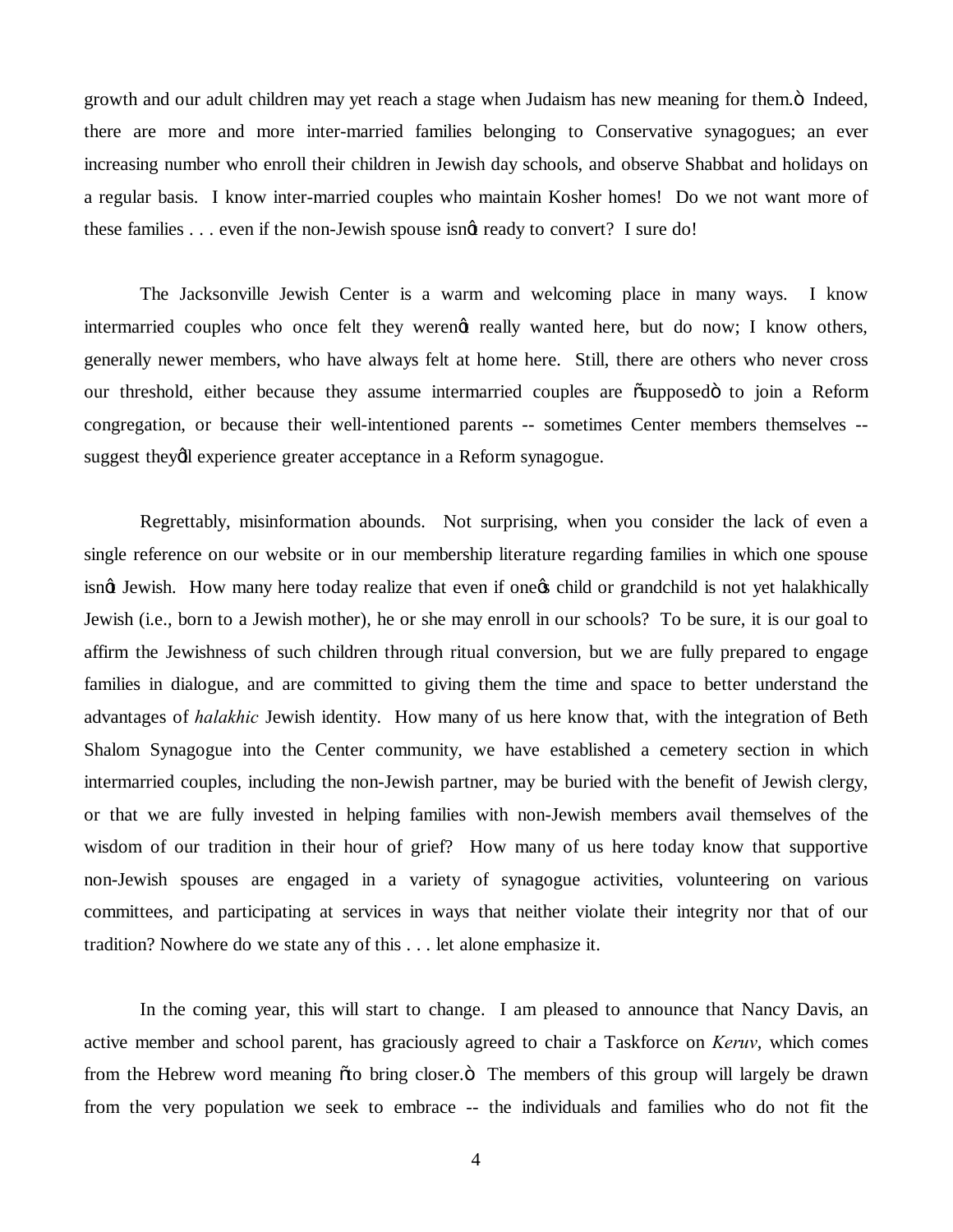traditional definition of Jewish family, a definition that no longer describes an ever increasing population. Our mission will not be a redefinition of our basic values, but a fuller exploration of how to offer a bigger tent as a Conservative *shul,* one that not only welcomes those at the periphery, but acknowledges diversity, lowers barriers to participation, increases points of access, and creates partnerships. We can do these things within the letter and spirit of *halakhah*!

There will still be some folks beyond our reach. There are folks, gay and straight, in-married, unmarried or intermarried, who simply do not possess a scintilla of interest in the religious approach we embody; there are others who believe it possible to create families in which children are raised with two irreconcilable systems of belief simultaneously.

Yet there are many within the reach of our embrace, and no, we wongt have to re-write the Torah to find a place for them (though our understanding of specific commandments has evolved over time). Consider for a moment -- we keep Shabbat in this building, we promote its spiritual beauty and potential, but we also accept the reality that a majority of congregants are not Shabbat observant. We maintain a Kosher kitchen and preach the value of the Jewish approach to diet as an expression of the holy, even as we respectfully acknowledge that many of our members dong keep kosher.

There are some well-intentioned members of our community fearful that if we become too welcoming, we will dilute our promotion of in-marriage. Since we cand be all things to all people, there too much risk in pushing the envelope; greater acceptance may compromise our integrity. I dong dismiss their concerns -- but circling the wagons hasngt stemmed the tide of inter-marriage over the past 25 years; what makes us think it will in the next 25?

At the opposite end of the spectrum there are those who argue we must radically re-define ourselves to be truly accepting. Ironically, they are more similar to those fearful of change than they realize -- for if the former are wary that greater acceptance of difference is tantamount to a re-writing of the Torah, the second group cannot conceive of acceptance without a re-writing of the Torah. If many of our basic premises as a Conservative synagogue dongt change, then we will automatically fail in reaching out effectively beyond our present comfort zone.

5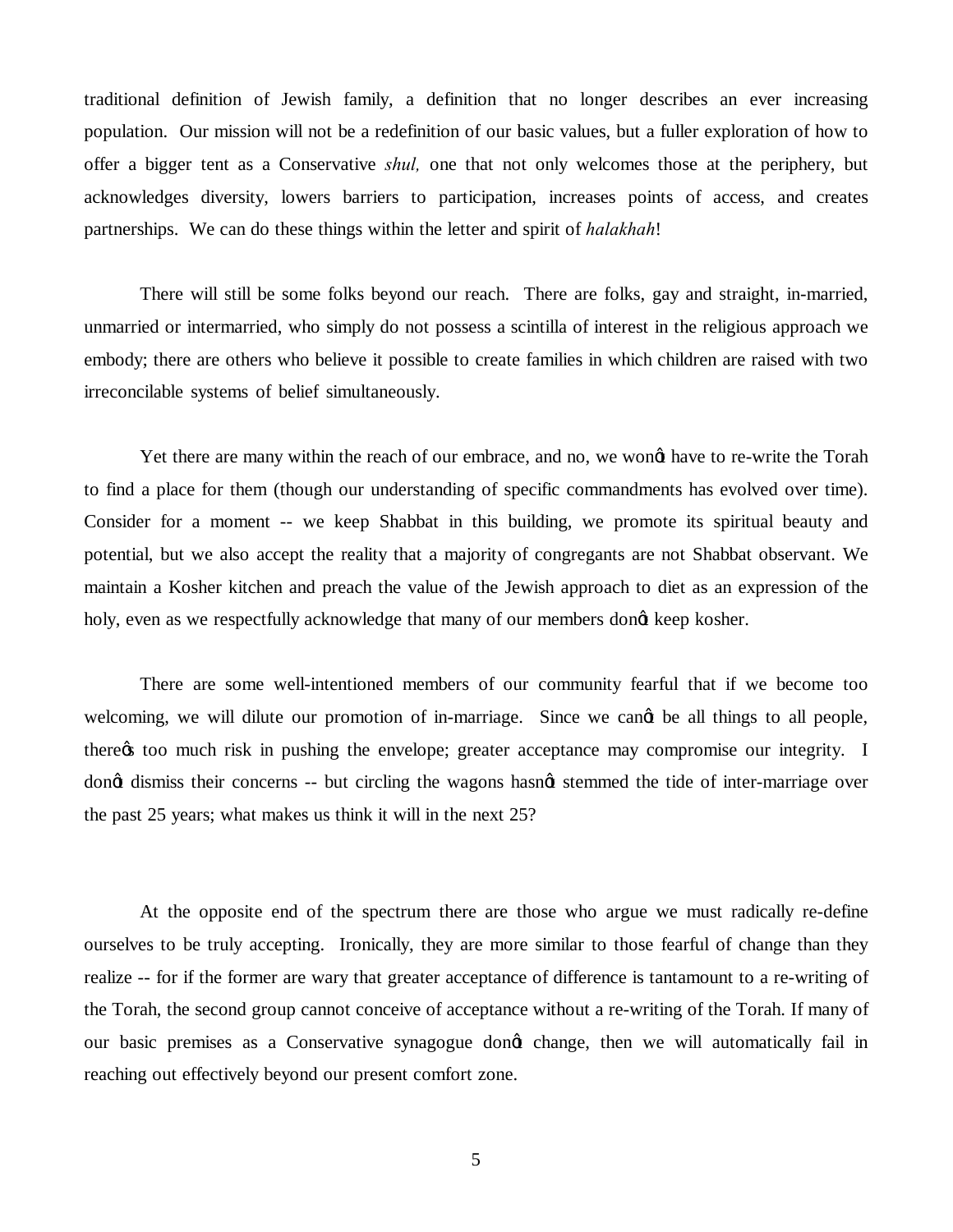I lovingly disagree with both these viewpoints, and I do so on the basis of personal experience. Look, you and I both know rabbis are generally assumed to be highly judgmental. When I run into a congregant who hasn't attended services in a long time, the first thing he does is apologize for being missing in action. Mind you, that persongs absence from *shul* could be the farthest thing from my mind; he simply presumes that to what I om thinking. I bet many of you have that same association with the synagogue -- that its an institution designed to sit in judgment on what you do or dongt do.

Those who truly know me, however, realize that Iom among the least judgmental of individuals. After all, I live in a community where most people arengt as observant as I am. I counsel the in-married and the intermarried; I study Torah with those who are gay and those who are straight; I talk to parents with wayward children, and children with irresponsible parents; I interact with those who want to be more Jewish, less Jewish, become Jewish, or stop being Jewish. On any given morning, I may be on the phone with someone who wants to join a Reform congregation because we expect too much, and then receive a phone call from someone attracted to Orthodoxy because we compromise too much. Frankly, the more I see of humanity the less I am inclined to be judgmental; it is so irrelevant to my spiritual life!

In this morning to Torah reading, we read of Ishmael, Abraham telder son, as he wanders with his mother, Hagar, through the desert. Nearly dead with thirst, God intervenes and saves Ishmael, <sub>ָ</sub> הַנַּעַר בַּאֲשֵׁר הוּא־שַׁם <sub>for God heard the cry of the boy *in the*</sub> *place where he is* 6 (*Genesis* 21:17). The rabbis pick up on the superfluity of the last phrase: why not simply say  $\delta$ God heard the cry of the boy $\delta$ ? The Talmud comments that the Holy One wasnet concerned with the good, the bad or ugly facets of Ishmael the scharacter, but simply was empathetically present in his moment of need (BT, *Rosh Hashanah* 16b).

The lesson is clear. Part of my rabbinical mission is to provide a safe space away from the accusing finger of relatives, community, or a guilty conscience; the paradox I fully inhabit is that people come to me *because* they know I stand for something **and** that I wong judge them. My role isngt to automatically validate their choices or admonish them for having made those choices. I simply accept them for who they are, *ba'asher heim sham*, in the place where they are at. As a synagogue I believe that *keruv* begins with that realization.

Precisely because Judaism has so many dos-and-dongts, our tradition understands that no one can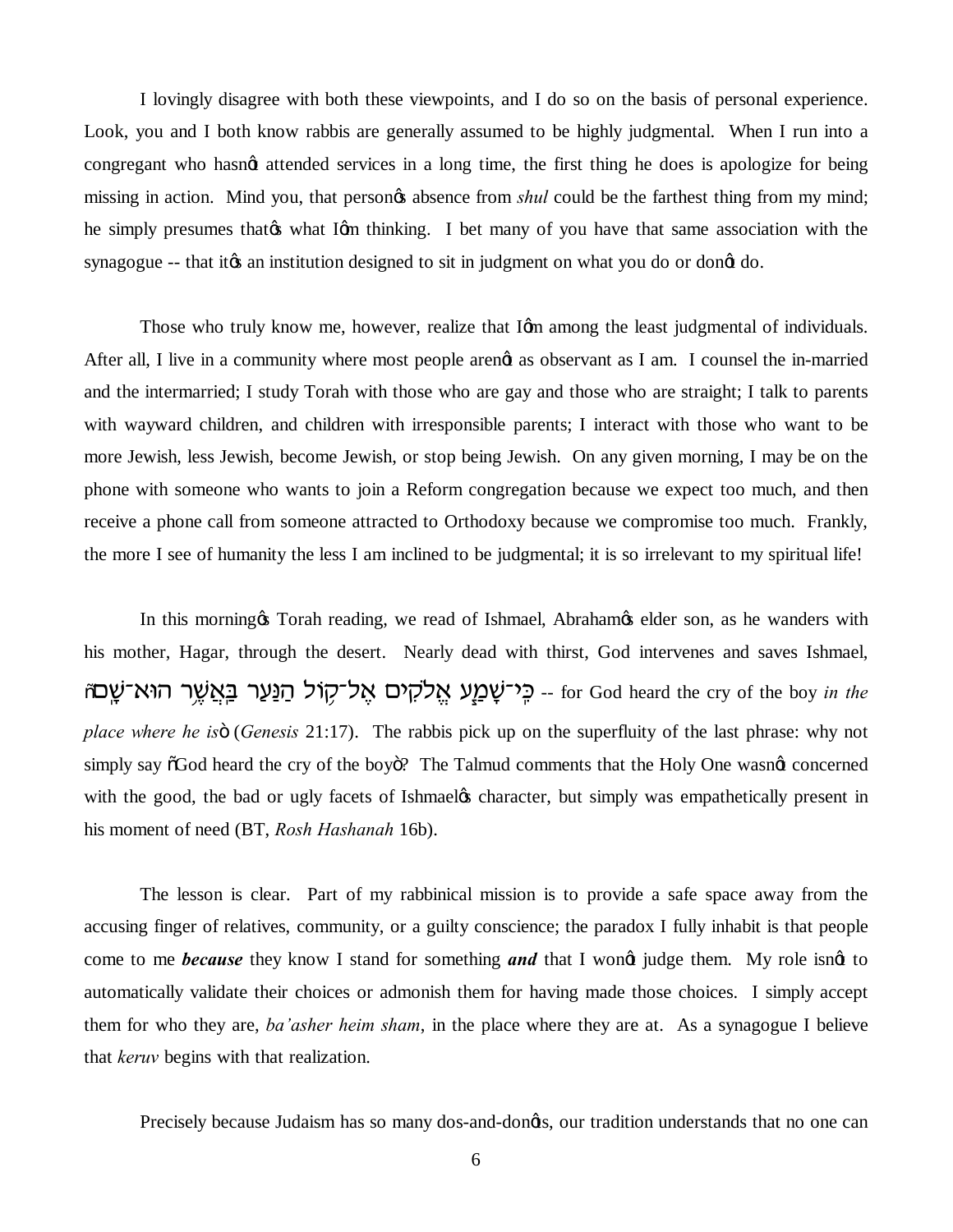do and be everything; the Judaism that I know and love, and want you to know and love, insists on personal humility as well as accountability; it accepts human frailty and connects empathetically with all of God $\alpha$  children; it is a Judaism that sometimes finds more meaning in the joy of a cheerful sinner than in the gloom of an intolerant saint. As the Mishnah of *Avot* teaches, בְּוֵי דַן אֵת כַל הַאֲדָם לְכַבְּ זְכוּת Give each person the benefit of charitable judgmento (*Avot* 1:6). Who can know the inner recesses of someone else $\alpha$  heart? Who can fully step into another person $\alpha$  shoes? Throughout these Days of Awe the theme of judgment suffuses our liturgy. But nowhere does our tradition expect us to sit in judgment of one another. In depicting God $\alpha$  role as judge and in calling us to self-scrutiny, our tradition asks us to be honest about our own flaws and inadequacies, not those of our neighbors.

Of course, acceptance must cut both ways. If the synagogue or its clergy cande always say,  $\delta$ Whatever you want, it to OK this is not an expression of disapproval or abandonment. Rather, synagogues and their spiritual leadership live in specific religious frameworks; if somebody chooses to live within a different framework, that  $\alpha$  OK, but I cand always follow. Acceptance requires mutual respect or run the risk of meaning nothing. Pluralism is nothing less than the right for a synagogue or rabbi to have a set of values that may not always be compatible with whatever a particular family wants from the rabbi or congregation.

If you think this is a sermon about outreach to Jews who are part of non-traditional families, youge only partially right. It is also a message of in-reach to all of us who are hypercritical of others, but not of ourselves, as well as those who do not sufficiently respect themselves while giving everyone else a pass. It a message to all who live in a society which seesaws between the insistence of some that everything is black-and-white and unambiguous, and those who practice a kind of reverse intolerance which mistakes boundaries for bigotry. To accomplish the *Keruv* that we must, the Jacksonville Jewish Center will remain a wellspring of Jewish authenticity that neither apologizes for itself, nor makes anyone else apologize for being themselves; a community that views the spark of holiness in every person regardless of sexual orientation or marital status; a religious world view that offers Torah as an embrace, not a bludgeon to whip people into false conformities. Wherever our journey into *Keruv* takes us, we must travel with these beliefs.

If yours is a Jewish family trying to raise your children to marry other Jews, we are here to help